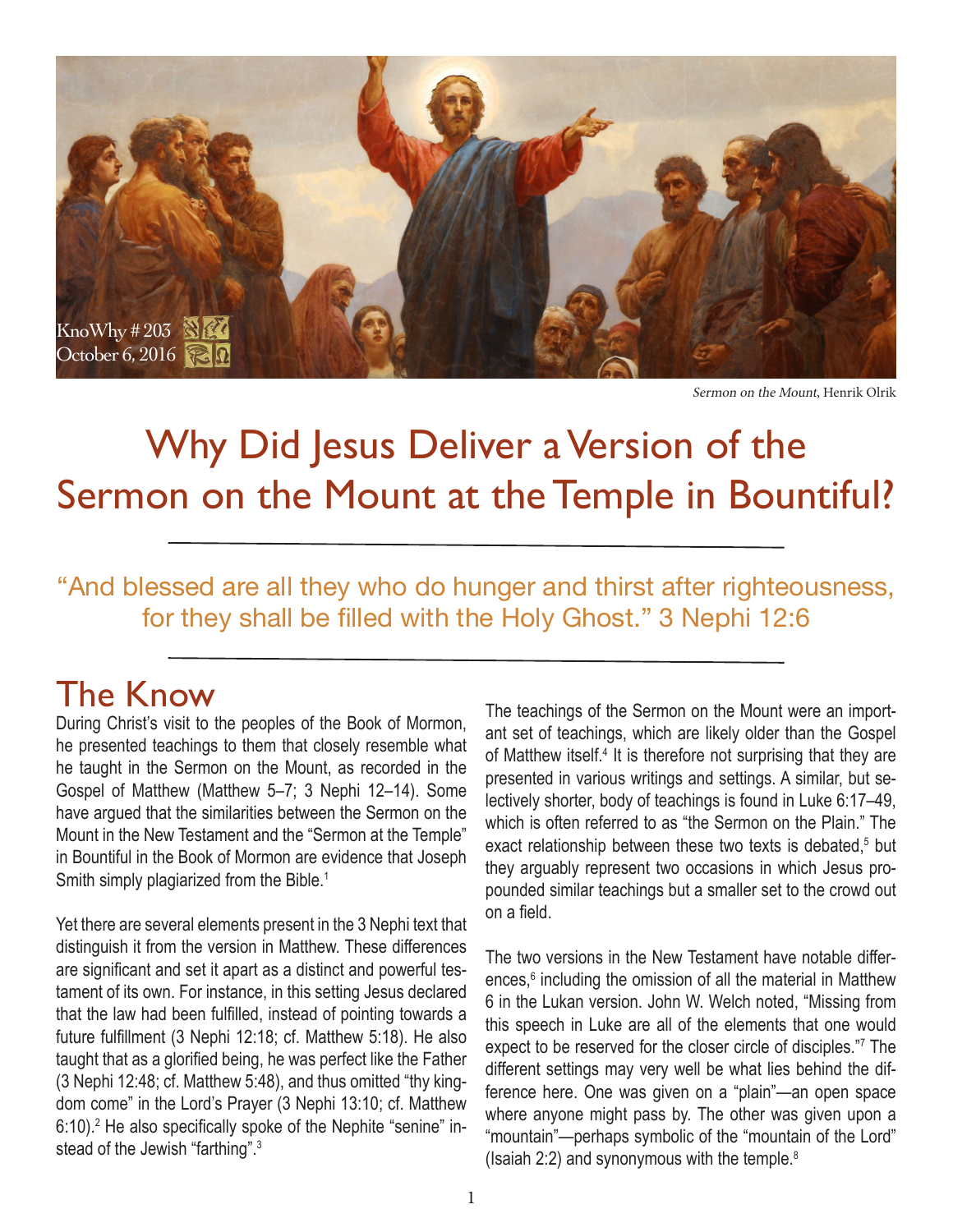Some scholars have noted the parallels between the Sermon on the Mount and the ancient temple. Georg Strecker, for example, refers to the Beatitudes as "the conditions that must be fulfilled in order to gain entrance to the holy of holies."<sup>9</sup> Hans Dieter Betz compared the Beatitudes of the Sermon with the initiation rituals of ancient "mystery" religions.<sup>10</sup>

Betz also argued that the Sermon's literary function was as a philosophical epitome, a distillation or summary of Jesus' teachings prepared for a specific purpose. He explained that it was "not intended for outsiders or beginners, but for the advanced students [to help] 'those who have made some advance in the survey of the entire system . . . to fix in their minds under the principal headings an elementary outline of the whole treatment of the subject."<sup>11</sup> This is not unlike temple teachings, which are usually reserved for those who are more advanced in their learning.

Welch has proposed that the Sermon on the Mount contains 25 stages each related to the temple.<sup>12</sup> The temple connections are further enhanced in the Book of Mormon, where not only the setting at the temple is explicit, but the sequence of events both before and after the material parallel to Matthew evokes temple imagery, doubling the amount of temple themes identified in the Nephite version of the sermon.<sup>13</sup>

## The Why

The preceding information can help readers understand why a version of the Sermon on the Mount would appear in the Book of Mormon. These reasons may include:

- The likelihood that the teachings upon which the Sermon on the Mount is based, and which are older than the Matthew text, were taught in diverse places to different audiences.
- The giving of the Sermon was modified to be appropriate for the particular audience. The textual differences between the examples available are appropriate for each audience. Specifically, the Sermon at the Temple in 3 Nephi has such modifications as would be expected for a post-resurrection version of the Sermon.
- The Sermon may have served as a set of temple teachings, information that he would have wanted all worthy and prepared disciples to learn.

Professor Welch noted:

These differences convey significant theological information. First, the Sermon at the Temple clarified that all things under the law of Moses had been entirely fulfilled in Jesus' mortal life, death, atonement, and resurrection. … Second, the Sermon at the Temple speaks from a frame of reference in which Jesus had become glorified with God. Jesus had already ascended to the Father, and thus he could well command his listeners in Bountiful to be perfect as he or as God is perfect (see 3 Nephi 12:48).<sup>14</sup>

The version of the Sermon that we find in 3 Nephi is not simply copied verbatim out of the New Testament, nor is it haphazardly pieced together in the Book of Mormon text. There are some key differences that, if analyzed carefully, can be seen to have real theological significance. Welch concluded:

> When Jesus addressed the Nephites at Bountiful, he spoke in terms they would understand. The change in setting from Palestine to Bountiful accounts for several differences between the Sermon on the Mount and the Sermon at the Temple.<sup>15</sup>

The Sermon at the Temple in 3 Nephi renders this vital body of teachings from the Savior in the right place with the right words. In the 3 Nephi version, there is an emphasis on obeying these teachings because they were given explicitly as commandments in a covenant-making setting. There is also a strong emphasis in the Book of Mormon version of this Sermon at the Temple on coming unto Christ through the ordinances that he had taught and given them.

The Sermon at the Temple makes the temple context of the Sermon clear and is a version of the Lord's teachings that should not be skimmed over as familiar or redundant. It should be studied and pondered as the treasure that it truly is.

### Further Reading

Valérie Triplet-Hitoto, "Audience Astonishment at the Sermon on the Mount and the Sermon at the Temple," in The Sermon on the Mount in Latter-day Scripture, ed. Gaye Strathearn, Thomas A. Wayment, and Daniel L. Belnap (Salt Lake City and Provo, UT: Deseret Book and Religious Studies Center, 2010), 42–58.

A. Don Sorenson, "The Problem of the Sermon on the Mount and 3 Nephi," FARMS Review 16, no. 2 (2004): 117–148.

John W. Welch, Illuminating the Sermon at the Temple and Sermon on the Mount (Provo, UT: FARMS, 1999).

©Book of Mormon Central, 2016